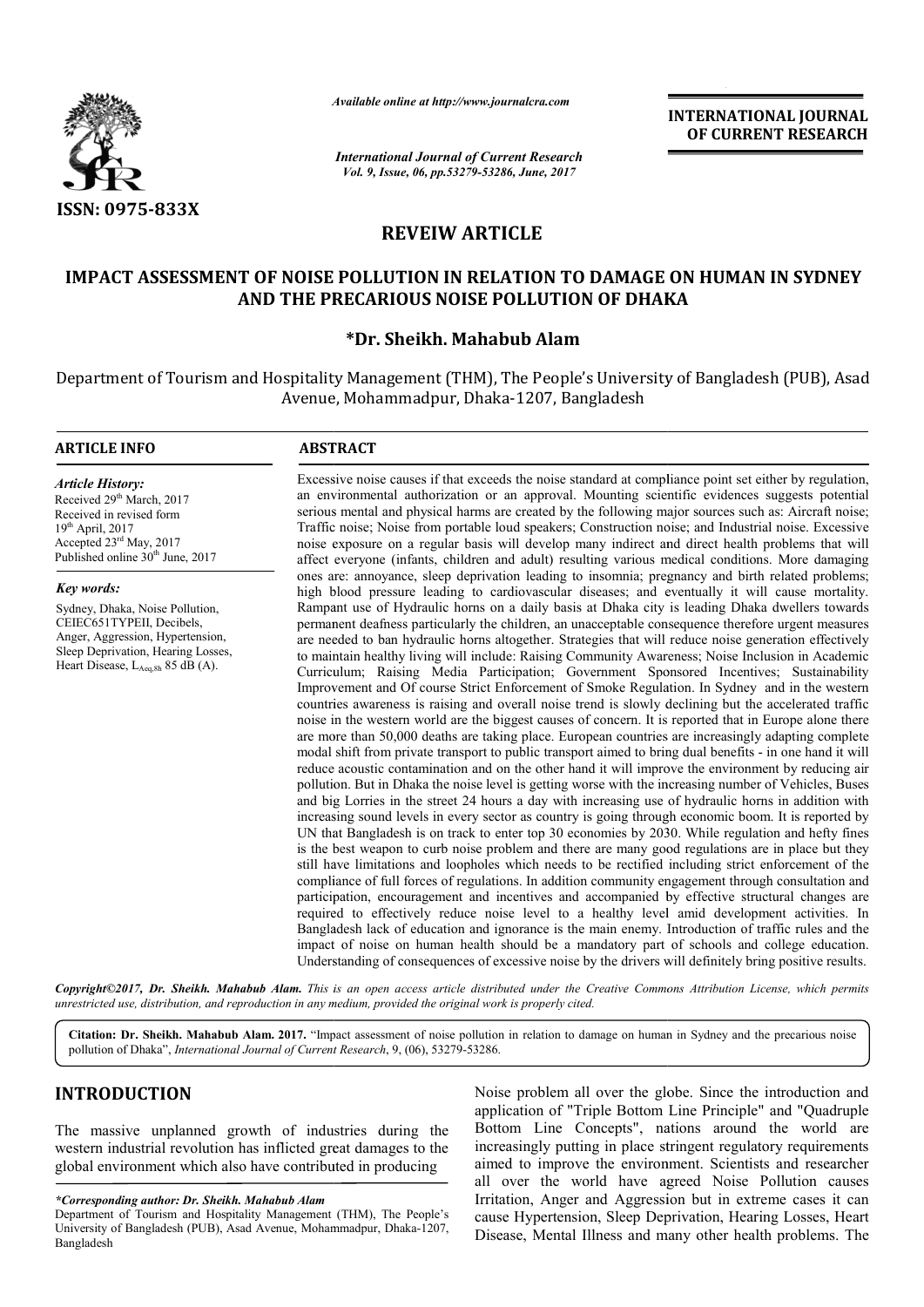purpose of this exercise is to identify the daily Noise doses that people in Urban Sydney areas are exposed to and the associated stresses and the challenges in relation to human health. The scope of the project is also to Identify as far as possible, the potential capabilities, constraints and opportunities of those stresses. The primary aim is to identify the effective control measures and how they can best be applied to keep the Noise Level at a level that is acceptable by mass population to avoid any potential health risk.

## *A. What is Noise Pollution?*

Noise is referred to as a sound that is random, loud, irritating and very unpleasant. It is a mixture of sound coming from multiple sources which cannot be controlled. It originates from many sources some important ones are mentioned briefly in section I.B. The Term "NOISE" is a Latin word and it means "SEA SICKNESS".



**Fig. 1. A Boeing -747 - 400 passes close to house shortly before landing Heathrow Airport (source: www.en.wikipedia.org)**

## *Types of Noise Pollution*

*Aircraft Noise:* Aircraft (Fig. 1) neither have noise compliance nor does it have any maximum allowed level. As the aircraft takes off it reaches the maximum level of noise within 10 seconds but normally it varies between 20-40 seconds depending on the height, type and loudness of the aircraft. Residential areas close to airport have received special grant from Australian government to install noise proof double glazing to avoid excessive noise.

*Traffic Noise:* Australian Road Rule 291 prohibits vehicles (Fig. 2) from emitting excessive noise other than permitted level. According to Australian Vehicle Certified Rule generated noise should ideally be limited to 2-3 decibels (EPA, 2008). According to Clause 13, 17, 18, 19 and 20 vehicles emitting noise up to 5 decibels incur a fine of \$150.00 and the fine goes up with increasing noise. The Environment Protection Authority (EPA), Police and Local Councils are empowered to enforce traffic regulations.



**Fig. 2. Traffic Noise and Congestion in one of India's important city (source: www.ccclab.info/2011.....India/)**

**Portable Loud Speaker Noise**



**Fig. 3. Loud Noise Miking - a common phenomenon in the developing countries (source: www.sdmags.net......./noisepollution)**

These types of noise are generally produced in large gathering place for meeting, concert, market place and similar location

*Construction Noise:* Today's modern world is an era of construction boom frequently generating unbearable Noise (Fig. 4). According to EPA rule construction work should not begin before 7:00 am and must not continue after 7:00 pm between Mondays to Friday.

Construction work is not permitted during Sunday and Public Holidays, unless prior written approval is granted by the concerned public authority.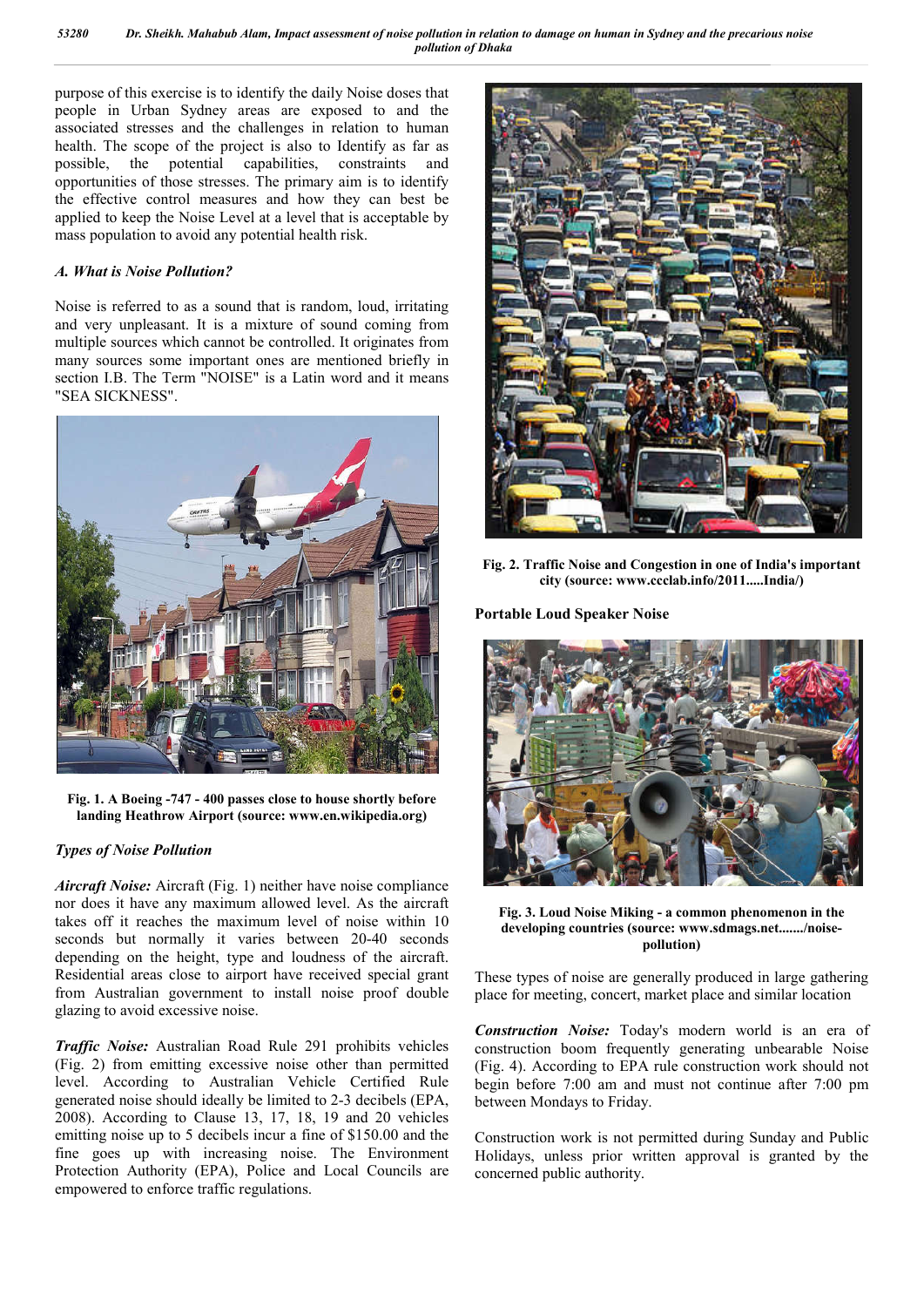

**Fig - 4. Unbearable Construction Noise Pollution (source: www.vincent. wa ...nuisance\_Noise/Noise)**

**Industrial Noise:** Industrial revolution in the western world including Australia began in late 19th century and continuing till today. It is a major source of noise and developed nations have produced a series of regulations, acts and legislation to keep the noise at its minimum. The acceptable level of Noise in terms of decibel ranges between 0 dB to 194 dB. receiving a noise does of more than 90dB for a long period of time will start to generate negative effect to human hearing. Decibel level over and above 120 dB is considered dangerous for human hearing.



**Fig. 5. Severe manufacturing noise from today's competitive manufacturing Environment (source: www.site.google.com.../nowheretostandstill)**

## **Field Measurement of Noise**

Field measurements of noise have been completed in various combinations covering a wide spectrum of noise scenario using the following instrument outlined in section 2.1.

## *Instrument Used*

The following Sound Level Measurement (Fig. 6) was manufactured by American Recorder Technologies. It has the following specification: CE IEC 651 TYPE II SPL 0 8810). Sound Level: Lo =  $30 \sim 10$ dB, Hi =  $60 \sim 130$  dB, Frequency, Weighting: A, C. Time Weighting: Slow or Fast.

**Locations of Noise Measurement:** Noise Measurement have been completed covering a wide variety of locations (Table. 1) ranging from Quietest (Living room in the middle of the night) and LOUDEST (Disco). These values ranges from 35.4 (36.5) to 92.4 (79.4) decibels indicating a huge difference between these two environment.



**Fig. 7. Comparison of Global Air Pollution Emission Level (source: adapted from Gregory Keoleian, University of Michigan)**

#### **Interpretation of Noise Data**

**Data Presentation:** Measured Noise Data and the corresponding mobile sound level volume measurements are summarized in Table. 1.

| Table, 1. Noise measurement carried out at various |
|----------------------------------------------------|
| locations in Sydney                                |

| <b>Name of Activity</b>                                                                      | Noise in dB | Volume on phone        | Noise in dB |
|----------------------------------------------------------------------------------------------|-------------|------------------------|-------------|
| Sitting in the UTS lobby                                                                     |             | 8 bars out of 15       | 64.2        |
| Studying in the UTS library                                                                  |             | 48.7 5 bars            | 52.5        |
| Travelling on bus in non peak hrs - moving                                                   |             | 68 7 bars              | 62          |
| Travelling on busin non peaks hrs - bus stops                                                |             | 70 7 bars              | 62          |
| When the door of a bus with a ramp opens/shuts                                               |             | $80.6$ 9 bars          | 65.5        |
| Train at Central station - Train stopped                                                     |             | 65.1 11 bars on iphone | 75.4        |
| Train at Central Station - door closed                                                       |             | 70.3 11 bars on iphone | 75.4        |
| Train at museum station                                                                      |             | 67.3 11 bars on iphone | 75.4        |
| Train at St James station                                                                    |             | 66.5 11 bars on iphone | 75.4        |
| Travelling in passenger seat of a car with windows open                                      |             | $68.2$ 7 bars          | 62          |
| A night at the disco                                                                         |             | 92.4 15/15             | 79.4        |
| At midnight                                                                                  |             | 35.4 2 bars            | 36.5        |
| Walking between UTS and Broadway shopping centre at 10:30am<br>when heavy vehicles passed by |             | 85.7 9 bars            | 65.5        |

**Calculation and Interpretation:** Sound level management is only required when the measurement values exceeds 75 dB level. In the current measurement session noise level exceeds 75 threshold levels in three occasions and They are: (1) When travelling by the bus and during doors open/shut situation; (2) During the measurement taking session at the night time Disco; and (3) While heavy vehicle passes while walking along the Broadway.

- The measurement session tool place at Disco is for 4 hours (92.4  $\approx$  92).
- The measurement session continued in the Broadway Walk is about 20 mins (85.7  $\approx$  85).
- The measurement session during bus ride was about 20 mins (80.6  $\approx$  80).

The theoretical daily noise dose for the above environment would be:

10 log ((1/8 (4\*10<sup>9.2</sup> + 0.33\*10<sup>8.5</sup> + 0.33\*10<sup>8</sup>)) = 89 dB.

# **COMMENTS ON THE RESULTS**

Hearing protection is required when noise level exceeding  $L_{Aeq,8h}$  85 dB (A). The theoretical calculation calculated noise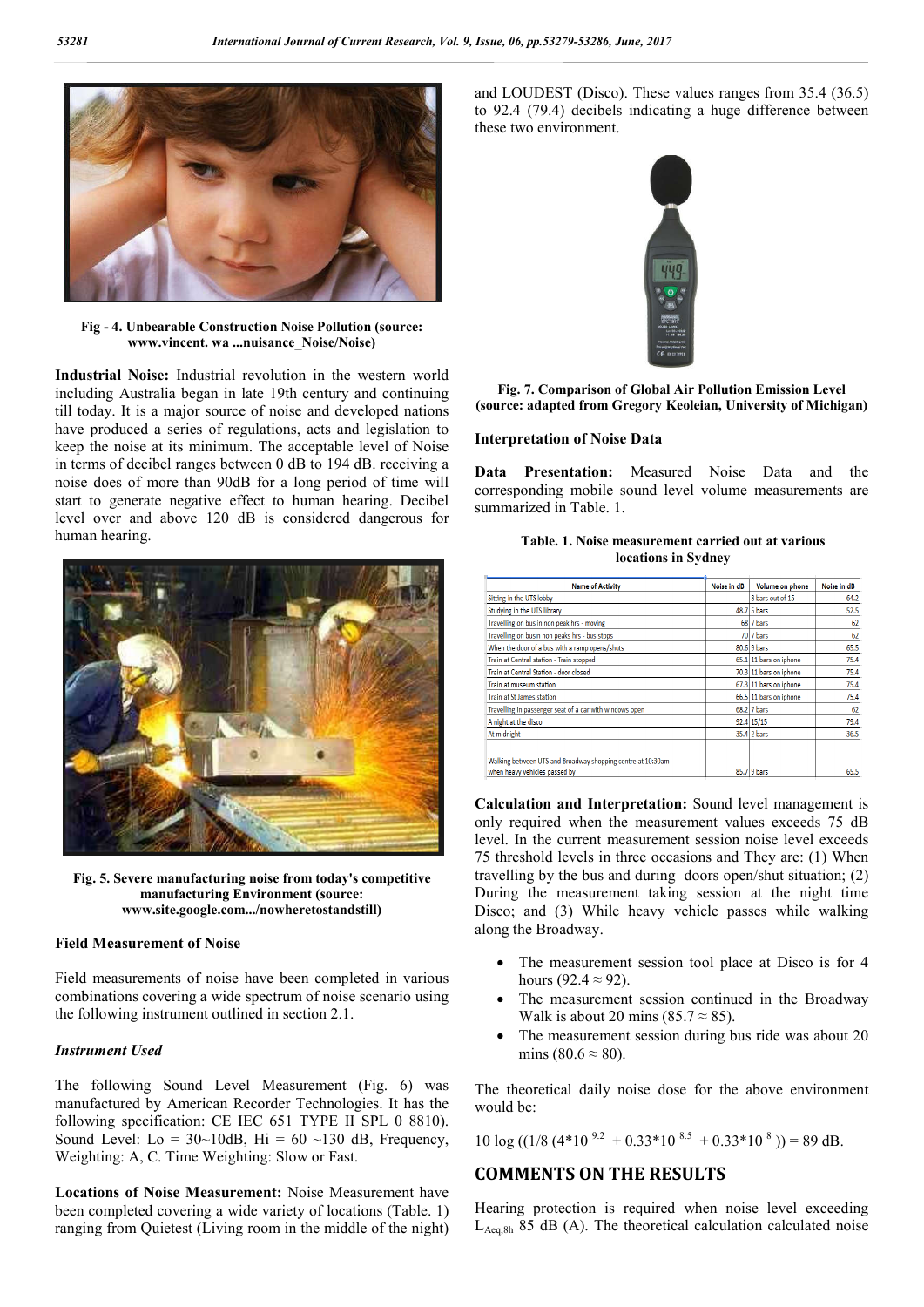value is 89dB which is above 85dB hence sound protection is required. Hearing protection should be clearly defined and sign-posted according to Australian Standard AS 1319.

## **Fatal Consequence of Noise**

Environmental Ambient sound level beyond the comfortable level causes many direct as well as indirect heath effects. Major consequences diagnosed through research are: hearing loss, initial sleep problem may lead to mental problem later in life, has the potential to trigger premature illness, and in its extreme event, may cause mortality, noise can cause high blood pressure and it certainly elevates blood pressure and risk of cardiovascular disease along with the following identified sector wise consequences:

**Impact on Children:** Residential locations close to freeway have become a focal point of research using children residing close to freeways. Volks, Heather E *et al* (2011) has expressed their opinion that children exposed to constant freeway noise are more vulnerable to Autism. A research review conducted by Bishop (2003) on children (Day-Care, Primary and High School) in several EC countries and in USA, found that that a reduction in noise levels improved speech and word intelligibility, short- and long-term memory, linguistic skills, and good results on annual examinations. It has been known for decades that noise interferes with the communication between teachers and pupils, hampers short-term memory, reading and linguistic skills, motivation, and reaction time (Jaminez-Tejada *et al*, 2012). The research conducted by Jaminez-Tejad *et al* (2012) found that student has branded noise as a contaminant (Fig. 8) along with industry and traffic noise. Many different scholarly articles published around the world have confirmed that noise related hearing loss among children and adolescent are growing first. These are primarily due to: (1). Lack of understanding; (2) Low social awareness; (3). Poor parental engagement in relation to noise pollution issues; (4). School curriculum does not encourage teachers and students to take the noise issues seriously in relation to healthy hearing; and (5). Lack of publicity of well documented noise produced health problems.



**Fig. 8. Percentage of children branded Noise as a Contaminant (source: Jaminez-Tejada** *et al***, 2012)**

**Impact on Adult:** A more frequent visit to noisy places The research conducted by Vogel *et al* (2008) on Dutch students has proved that those who make more frequent visit to Noisy places has the tendency to set the volume high on their MP3 player than those who only make occasional visit to noisy places. Exposure to excessive noise on a regular basis develops multiple problems in the later stages of life.

Most common health problems are:

- Noise-induced hearing loss (NIHL) as a result of excessive over-dose of noise pollution;
- Stimulation of autonomic nervous system is caused by noise over-doses. which leads towards high blood pressure and eventually develop cardiovascular diseases;
- Wei, sun *et al* (2012) has experimentally proved that noise exposure induces hyper-excitability of auditory cortex (AC) related to hyperacusis behavior;
- The research work conducted by Gan, Wen, Qi *et al* (2012) shown that long-term community noise and traffic related air pollution has close links to coronary heart disease mortality; Drata, Julia *et al* (2012) completed a comprehensive study on transportation noise and its implication on human health.

They have observed that mean noise exposure during the day and night was 51 dB (A) and 19 dB (A) for traffic noise, respectively, 19 dB (A) and 17 dB (A) for railway noise. Adjusted regression models yielded significant effect estimates for a 10 dB (A) increase in railway noise during the night and day. Stronger associations were estimated for participants with chronic disease and significant associations were seen only among participants with diabetes in connection with traffic noise (Drata, Julia, 2012). Their study concluded by saying that "more severe health effects were evidenced in vulnerable people with hypertension, diabetes or CVD in association transportation noise.

**Impact on Female and Pregnancy:** A number of medical research [(Etzel, Ruth and Balk, Sophie, 19970, (Luke, *et al*,1995), (McDonald, et at, 1988) and (Schell, 1981)] have confirmed that pregnant woman with regular noise exposure has an increased risk of shortened gestation. Women exposed to 80 dB for an 8-hour shift were at increased risk of preterm delivery with decreased birth weight.

**Impact on the Environment:** The health impacts of environmental noise are a growing concern for policy maker and general public in the developed world including Australia. Extensive urbanization and the increase of road transport define the main driving forces for the environmental noise exposure of the population (Vogiatzis, 2011). There are simply too many cars on the street releasing excessive noise and air pollution to the environment. Moreover Automation is creeping in to other mode of transport (scooter, motorized bike and other manually operated transport. Industrial revolution, construction boom and modernization of service industries in combination burning too much fossil fuel worsening noise and air pollution even further. The noise pollution produced by various transport medium has become an important element of annoyance. Paviotti, Marco and Voziatzis, Konstan, 2012) have evaluated the psychoacoustic annoyance in the street of Athens. Based on the literature review and on the new evidence it is clear that annoyance is reported by people actually hearing the PTW (Powered Two Wheels) within the traffic, and that PTW are amongst the most annoying sound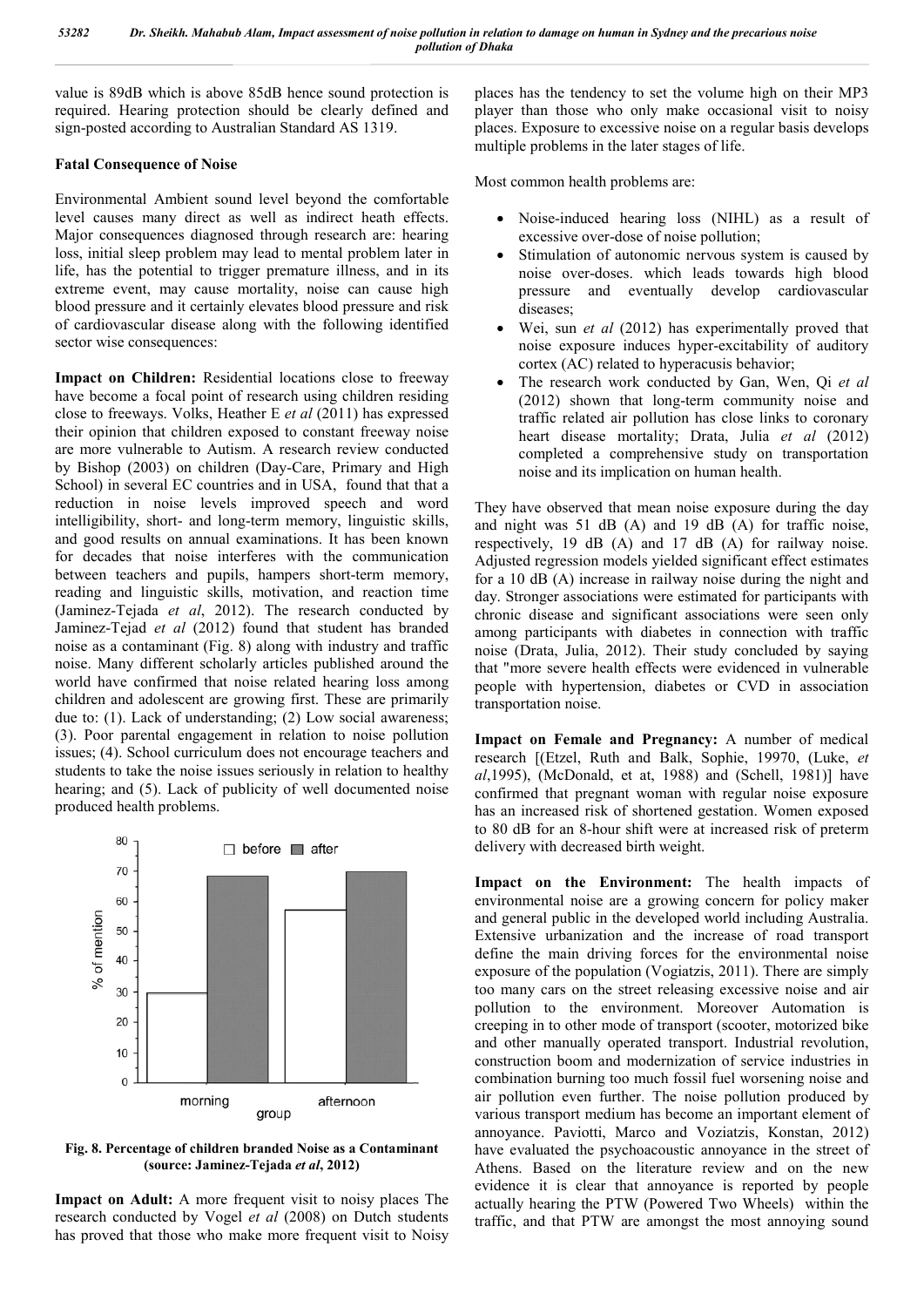sources, and therefore there is an increasing need for attention (Paviotto and Voziatzis, 2012, Racioppi, *et al* , 1999).

**Dhaka World's no-1 Noise Pollution City:** By virtue of my employment with the world's biggest airline I have travelled most part of the world with United Airline free of charge most of the time first class and business class and have visited many major cities in the world. By volume Dhaka city still has the lowest number of vehicle but Dhaka has become world's number one noise polluted city in world.



**Fig. 9. Sound Noise at its worst level at Dhaka city. (Source: Newage, newsbd.net (26 Jan, 2016): http://newagebd.net/196732/ sound-pollution-remains-a-serious-health-hazard-in-dhaka-citywhat-should-the-authorities-concerned-do)**

In Dhaka city the noise of a busy street has been estimated at 60 to 80 dB, vehicles sound is measured around 95 dB, loud speakers produces 90 to 100 dB, mills and factories 80 to 90 dB. In short 15 million people at Dhaka are catastrophically proceeding towards deafness.

## *Reasons*

## *Unnecessary pressing of hydraulic and other types of Horns:*

Most buses, trucks and big Lorries are equipped with hydraulic type of horns. These hydraulic horns emit 100 dB of noise from a close range. These noise levels could bring deafness to all human being particularly to school going students if they are regularly exposed to them and in case of Dhaka everybody is exposed to hydraulic horns on a daily basis.

**Inefficient Traffic Control System:** Traffic police in many instances fails to control the vehicles on the road and the main reasons behind them are: inadequate number of traffic police on the road; inadequate number of traffic lights; disobedient drivers are constantly trying to break the law; and there are a sizeable amount of traffic police who are engaged in corrupt behavior. Because of these major reasons traffic control system does not work properly.

**Drivers and Conductors are illiterate and Ignorant:** 95% of drivers and conductors (helpers) are inefficient; most of them have hardly completed PSC, many of the can hardly read or write. All of them come from a very poor background. They do not know how to behave properly with customers. Most of them are hot tempered, unruly, liar and disobedient. They have no respect for customers (travelers). Both Conductor and customers have poor knowledge about fare structure and most of the time they engage in haggling over fare with each other.

*Unnecessary Dangerous Competition of Vehicles:* All drivers particularly the bus drivers are engaged in unnecessary dangerous completion. Every bus drivers break laws to pick-up more passengers by blocking other buses to move forward. This mal practice results in traffic congestion. Rough driving and breaking speed limit makes passengers life miserable and everyday many people's are run-over by the buses and trucks and get killed. The passers-by are also responsible for this thing to happen because they do not obey traffic rules during road crossing.

**No Respect for Laws by the Drivers:** Both drivers and passengers are constantly engaged in law breaking activity=for example – a bus that is supposed to carry limited number of passengers only to their seat capacity. Nobody is supposed to stand inside the buses; but neither the conductor nor the passenger follows these rules. Conductors are greedy to earn more money from standing passengers, on the other hand, when conductor's wants to limit the number of passengers, then the passengers force themselves into the buses by risking their lives – the end results too many passengers in a limited number of seating bus. During rush hours (morning and evening) the number of buses carrying passengers are seriously inadequate but everyone needs to get to work therefore break the law regularly to and from work.

**Corrupt Behavior of Law Enforcement Agencies:** To make thing worse a sizeable amount of traffic personnel are engaged in unlawful activities. They take bribe from the buses and trucks that break the law rather than punishing them. Effective regulatory system and its strict enforcement will help reduce such a chronic noise problem.

## **Solutions**

**Ban Unnecessary Pressing of Horn by Upgrading Law:**  According to World Health Organization (WHO) desired sound level should be 25 dB in the bedroom, 40 dB in the dining or drawing room, 35-40 dB in the office, 30-40 dB in the class room, 35-40 dB in the library, 20-35 dB in hospital, 40-60 dB in a restaurant and 45 dB in the city at night. WHO recognized that 60 dB sounds can make a man deaf temporarily and 100 dB sounds can cause complete deafness. At Dhaka the hydraulic horns must be banned immediately as well as all unnecessary pressing of horns should be monitored everyday on a regular basis at as many location locations as possible. The offenders must be caught and punished with a hefty fine and their driver licence suspended for at least three months.

**Drivers Pass Marks Should be 100% in the Examination:** I am holding three driver licences (British, Australian and Bangladesh). Getting a driver licence in England was the toughest of all. I failed sixth time before getting a British driver licence. One has to get 100% marks to get a British Driver licence no exception. I want to request the appropriate authority to follow British model to produce world class drivers because we must remember that driving kills if not driven correctly.

*Remove corruption in obtaining Drivers Licence:* Unfortunately various level of corruption does exist in every government departments and RTA is not an exception. Time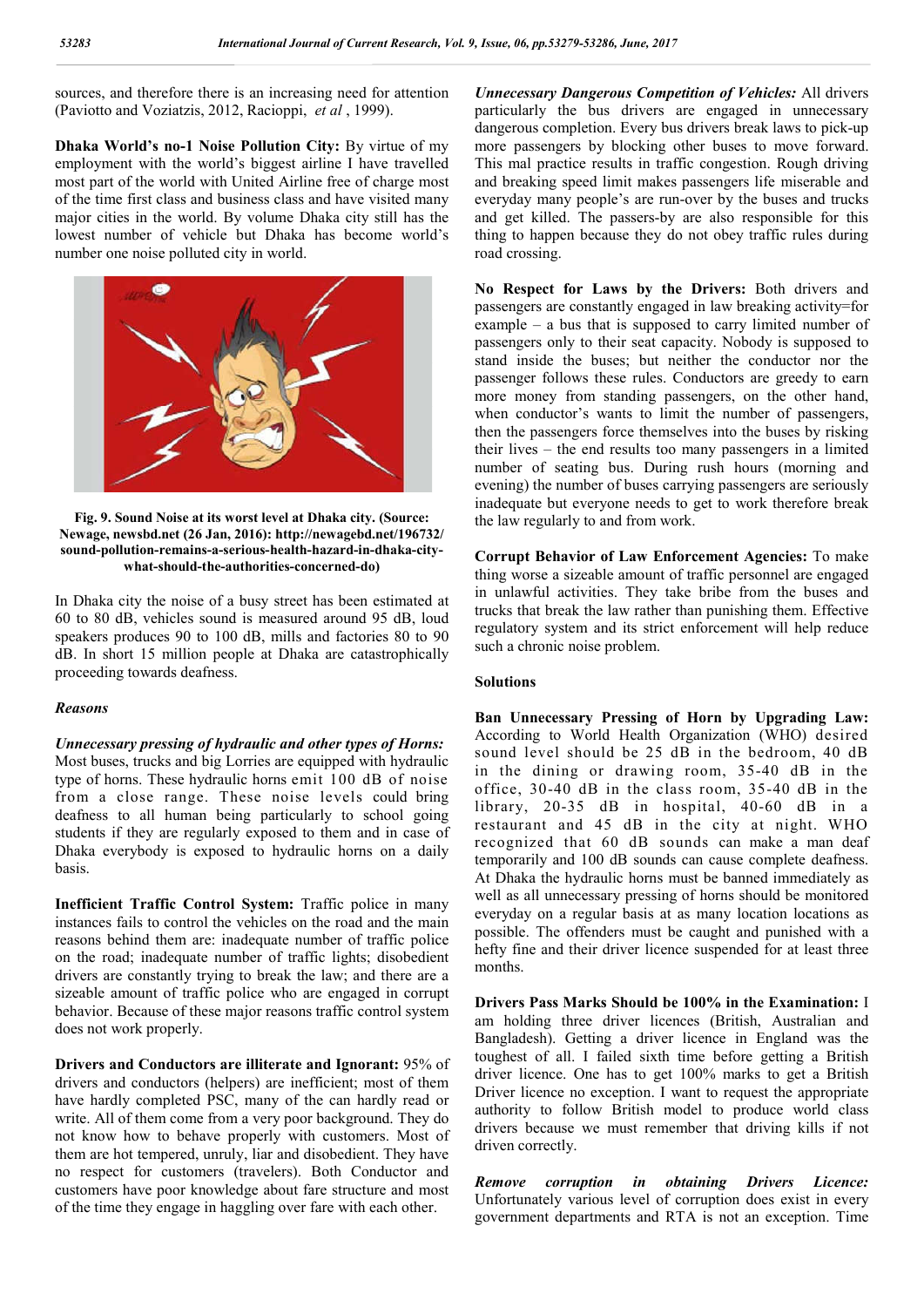has come to uproot all types of corruption from all departments including RTA Licencing authority.

**Strict Enforcement of Traffic Infringement:** The entire city of Sydney is covered by red light speed cameras, mobile speed cameras and highway patrol police is scattered in such a way that any offenders can be caught without fail. All offenders are caught and punished with hefty fines, and based on the seriousness of offences suspension period of licences are determined. This practice can be implemented at Dhaka city without any delay.

**Introduction of Traffic Rules Lesson at Schools and Colleges:** Most drivers come from a poor family and who does not have adequate education and a large section can hardly put their signature to get a driver licence yet they manage to get licences. I want to stress here that there should not be any compromise with the quality of driving skills. I recommend very strongly that traffic rules, driving skills and the consequences of faulty driving must be taught at schools and colleges. Every driver should know that faulty driving makes people sick but a few seconds of mindlessness can kill many people including driver.

**Achievement of 100% Education:** Our current education rate is about 70%. It is a great news that our honorable Prime Minister - Desh Ratna - Sheikh Hasina has declared that every citizen of this country should be able to read and write very basics of education so that they can read and write their names and put down their signature by 2021. I would ask everyone concerned in this program should work hard with sincerity and devotion to attain the objective on time. Without adequate education it is impossible to produce good drivers.

**Construction of New Roads and other Modes of Travel:** It is a fact that Dhaka city does not have enough roads for the exiting vehicle on top of that every month thousand cars are added to the existing fleets making traffic congestion worse. It is also true that Dhaka is one of the unplanned cities in the world. I am sorry to say that RAJUK has certified big multistorey building but never thought of keeping enough road space to pass two cars even in areas like Gulshan, Banani and Baridhara. Rajuk has made Dhaka city inhabitable. Getting a new road within Dhaka city is impossible therefore alternative mode of transport is the only answer. There were many governments in the past who were so busy in governing that they did not have any time to think about the increase of population, necessity of new roads, they did not have the capacity to think that Dhaka city will become a mega. They were busy in looting people's money under the protection of notorious home minister Lutfuzzaman Babar siphoning thousands of crores of taka to foreign banks and left every difficult task to be completed by Sheikh Hasina the current prime minister. Sheikh Hasina has already proved that she is a true patriot like her father - Bangabandhu – Sheikh Mujibur Rahman and she has already established our economy on very strong footings. UN has declared that under her (Sheikh Hasina) leadership Bangladesh is on its way to become one of the top 30 economies of the world by 2030. She has begun revolution to build mega infrastructural projects. Construction of "Light Rail" roads and many u-loops, under passes and over passes have begun under the supervision of Transport Minister. Once done things will be lot better. The country therefore needs her to govern with her rock solid determination, courage

and statesmanship for many years to come to build Bangabandhu's "Sonar Bangla" a job nobody else can do.

## **Noise Control Measures**

Injection of noise related lessons. This is the best way to deliver the benefits noise reduction so that they get the lessons for life and embrace the learning in work place environment and in everyday life situation. The other obvious benefit will come from this early training will work as a positive catalyst for the parents to become knowledgeable about acoustic contamination and its injurious effects on human health.

**Raising Community Awareness:** One of the fundamental barriers to overcome in preventing damage associated with acoustic contamination is the lack of public perception of the hearing problems due to excessive noise exposure (Holmes *et al*, 2007). People tend to justify noise as being unimportant or weak when they themselves produce it (Sanchex, 2001. Raising community awareness is one of the objectives of health education (Busqueis & Leal, 1993). Raising awareness is very important about the consequences of acoustic contamination and the related health problems that may arise from excessive noise exposure. A multidisciplinary approach is needed and would be very effective to increase the awareness by combining general public, students and their parents and school teachers to design an effective program. A well trained and well informed teacher community would be very effective to raise the awareness of student community which will have snowball effect in raising the awareness of the parent's community by the well informed student children.

Awareness rising is also vital to school teachers who will deliver the message effectively among the children. Therefore effective training program catered specifically for the teachers should remain in place as an ongoing program.

*Raising Media Participation:* Electronic media (radio, television), Computer based web media, Newspapers and billboard and other news transferring media should run regular program in educating general mass about the impacts and consequences of acoustic contamination particularly in connection with health deterioration. This combined action will bring visible positive results. Free mandatory vocational and other TAFE training particularly designed for unemployed, people on benefits and workers engaged in construction and other noise generated employment will be very effective in dealing with noise contamination.

**Introduction of Government Sponsored Incentive:** A research work on night time aircraft movement (Tetreault *et al*, 2012) at Toronto Airport have revealed that maintenance of 15 dB sound level makes very few night time awaking. The Government sponsored incentive of free sound proof double glazing installation was very welcomed and effective to thousands local residents close to Sydney Kingsford-Smith airport to reduce aircraft noise to an acceptable level. Similar incentive may be negotiated with other Manufacturing and Construction industries producing excessive noise. It is proven that repeat message always works it may start on slow footing but gradually they gets their momentum and serves the purpose. It is therefore very important that government sponsored educational programs are in place for in seminar, workshop and public lectures on acoustic contamination for general mass with the benefits of noise reduction. Better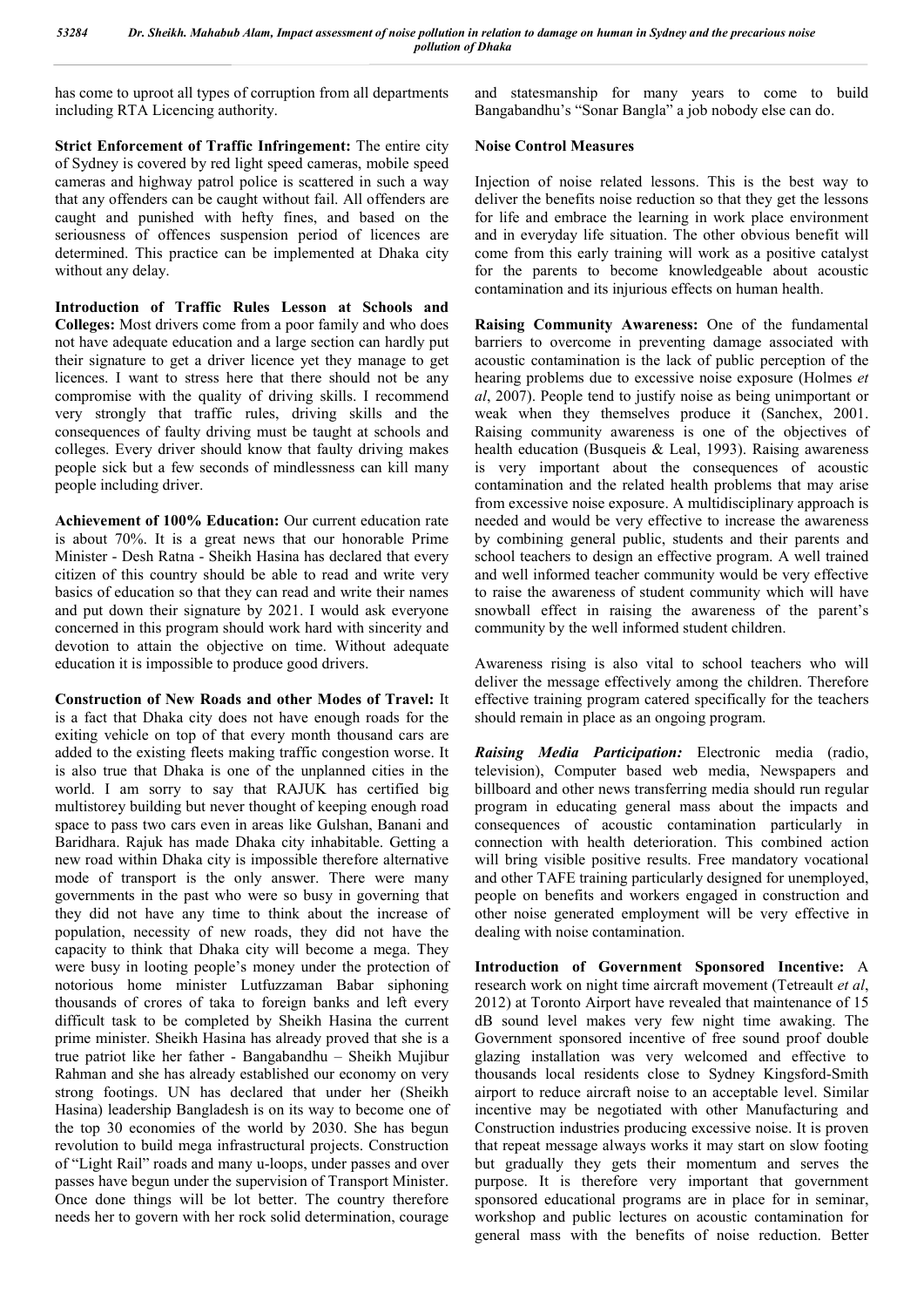understanding will bring improved realization to put in practice the noise reduction measures in work place situation and in everyday life environment.

**Inclusion in Academic Curriculum:** A multidisciplinary academic curriculum covering sound, noise, environment and health should be introduced as a mandatory subject from beginners to HSC (A-Level) level students designed for continuous

**Sustainability Improvement:** EC countries are engaged in research to find out the best for complete modal shift in transport framework. As an effluent society buying a car is not a big deal for them anymore. In the same token motor vehicle has become the principal mode of transport for going to work and for everything else. Motor vehicle is no longer a luxury; it is a necessity paving the way to increase the number of cars astronomically. The developed world is fast realizing that the convenience of having cars is increasingly being offset by environmental degradation caused by air pollution and noise problem. Air pollution has brought greenhouse gas effect, ozone depletion and sea level rising and global warming. Acid rain is a very big problem for the entire Europe. Too many cars on the other hand bring excessive noise problem creating huge health problem and death to more than 50,000 people every year in Europe alone. Since the London Olympic UK has taken the lead in transport research to work out the mechanism for modal shift from private transport to public transport system. The astronomical growth of cars needs to be slowed down and the trend must be reversed for environmental sustainability. Prior to London Olympic during the infrastructure construct they have given priority to public transport system, established dedicated path for cycling and encouraging people to use public transport, bring back the cycling habits and encourage walking via the dedicated walk way designed during and after Olympic. Regular advertising are going on air advising people to engage in moderate physical activity as low as 30 minutes a day for 5 days which will dramatically reduce cardiovascular diseases by one third. For the legacy, the London Olympic Environmental Statement states that a new highway hierarchy is provided across the area with improved pedestrian and cyclist facilities, plus better connectivity with public transport mode. Indeed, International, national, London and local policies for transport and health all point in the same direction - a modal shift away from road motor vehicle and towards active travel through walking, cycling, and public transport (Mccarthy *et al*, 2012). This will reduce number of cars, less air pollution, less noise and above minimizing premature loss of precious human life.

**Strict Enforcement of Noise Regulation:** Australia has developed a series of Guidelines, Acts and Regulations targeting particularly on Noise and Acoustic Contamination (See References). Although there is a tendency to respect those regulations but major breaching are still taking place it is about time that EPA, Police and Local Councils strictly enforce these regulations to maintain a healthy lifestyle. There is a growing need of well trained law enforcement personnel to make their job effectively done. Hence a provision of ongoing specialized noise training will produce quality outcome in reducing noise pollution thereby contributing in producing a healthy nation. Australia has a high reputation in the world on many other fronts. It is about time that Australia leads again by being a noise free nation which will encourage other nations to follow suit and will try to catch up our examples.

#### **Conclusion**

Elevated uncomfortable noise develops much direct and indirect health condition. Major consequences originating from noise includes high blood pressure, mental illness, cardiovascular diseases leading to eventual mortality. In Bangladesh, Dhaka city in particular the rampant pressing of hydraulic and other horns on a regular basis slowly developing permanent deafness, a catastrophic consequence is waiting to happen unless authorities are urgently acting to ban hydraulic horns. In Europe alone more than 50,000 deaths are cause by unacceptable noise pollution (www.transportenvironmnet.org). WHO recommendation (2009-2019) has identified night time noise is more injurious to heath if threshold level exceed 40 decibel (dB) and is more likely to develop sleep disorder and insomnia. Regular night time exposure above 55 decibel (dB) will trigger blood pressure symptoms. As the wisdom increases, evidence about the danger of acoustic contamination has become evident with increasing public awareness. Due to increased community demand, health and safety issues the government has become more active in devising effective regulatory measures as well as its effective application and enforcement in the western countries and Bangladesh should their footsteps without any delay. It is great news that the danger of acoustic contamination is widely recognized and its negative consequences understood by the local as well as international community, which are forcing everyone engaged in noise producing activities to take appropriate measures to keep noise level to acceptable level. The world as well as Australia is now more intelligent with the gift of knowledge and technological advancement. Traditionally Australia has taken leading role in many sectors and the time is ripe now to make significant contribution in reducing acoustic contamination. This will encourage other nations to follow suit in order to make healthy noise free environment. The current calculation exercise produces a dB value of 89 which above the threshold Laeq,8h (=85dB). Although this value is not very high but monitoring, alert and watch is recommended. Like Australia, Bangladesh needs to act quickly and decisively to curb the noise pollution producing by the rising transport industry, booming construction industry and other industries to protect millions of people from deafness. Australians are educated but Bangladeshis are not, Australia is a rich country but Bangladesh is not, Australians are law abiding society but Bangladeshis are not, Australians law enforcing agencies are honest but Bangladeshis agencies are not. A radical change is required and I believe under the leadership of Sheikh Hasina – Desh Ratna – honorable Prime Minister of Bangladesh everything is achievable.

## **REFERENCES**

- AS/NZS 1269.1:2005. Occupational noise management Part-1: Measurement and assessment of noise emission and exposure.
- Drata, Julia *et al*. 2012. Transportation noise and blood pressure in a population-based sample of adults. *Environmental Health Perspectives,* Vol. 120 (1), p. 50 (6).
- Environmental Planning and Assessment Act, 1979, Australia. (Substantial amendments made in 1997 & 2008 and under revision April 2013).
- Environmental Planning and Assessment Regulation 2000 (First version in 1980 and amended in 1993), Australia.
- EPA ACT Government, 2010. Australia. Noise Environment Protection Policy (http://www.environment.act/......web.pdf).
- EPA Construction Noise Guidelines, 2012, Australia.